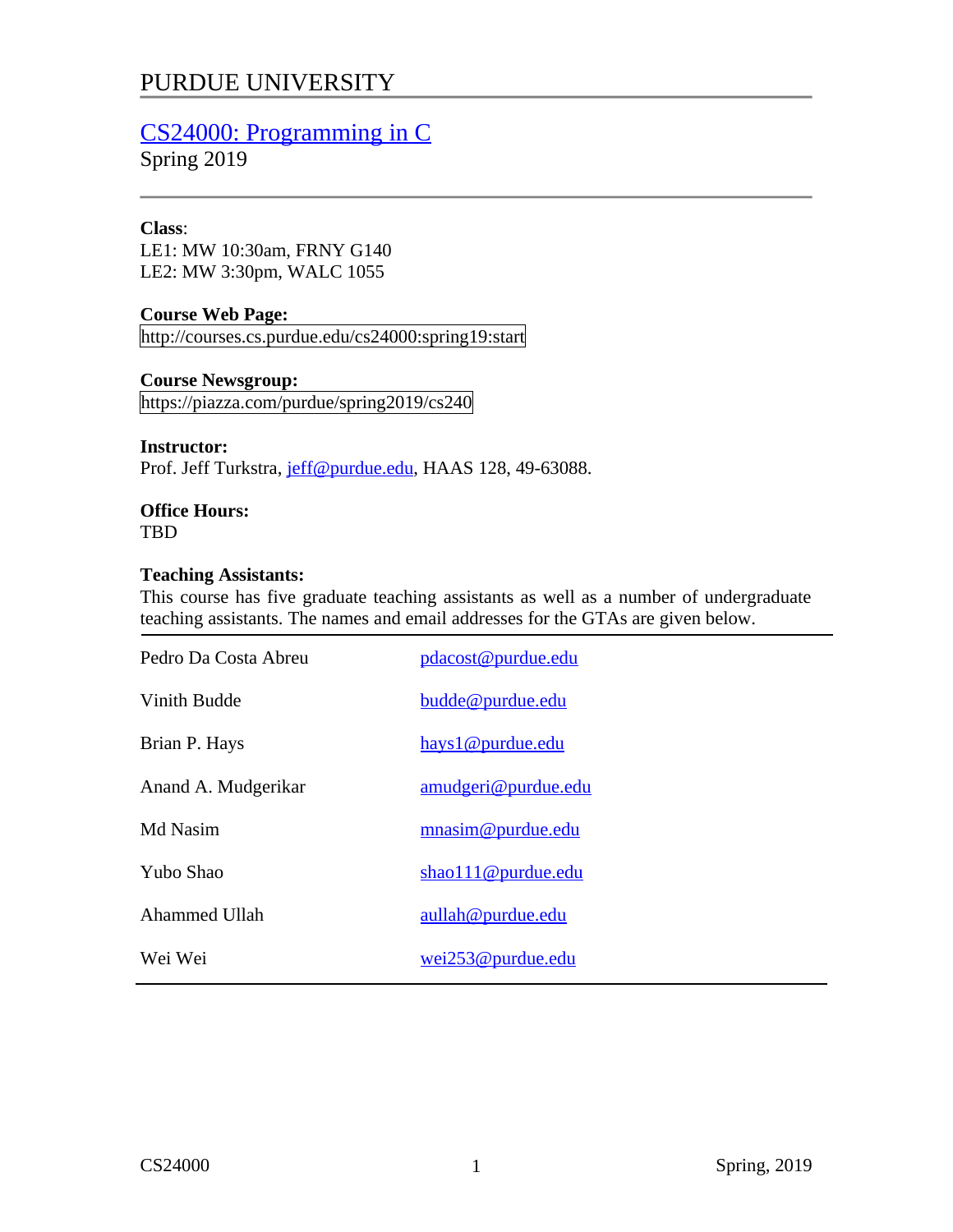## **Text:**

*Required*

The C Programming Language  $(2^{nd}$  ed); Kernighan and Ritchie; Prentice Hall, March 1988

ISBN-13: 978-0131103627

# *Recommended*

Beej's Guide to C Programming; Brian "Beej" Hall; 2007 https://beej.us/guide/bgc/

# **Prerequisites:**

Problem Solving and Object-Oriented Programming – CS 18000 Programming proficiency is required

# **Course Outcomes:**

A student who successfully fulfills the course requirements will:

- 1. be able to read and write C programs that use files, both binary and text I/O
- 2. be able to read and write C programs that use structures
- 3. be able to read and write C programs that use dynamic data structures. This outcome encompasses the following concepts:
	- pointers
	- memory allocation and management
	- linked lists and trees

# **Class Attendance:**

You are expected to attend all classes. Attendance will be recorded for randomly selected class sessions. If you choose to attend class, please arrive in the classroom on time. You are expected to be quiet in class. If you must miss a class, you are responsible for procuring any material, information, handouts, announcements, etc., that you missed.

# **Preparation for Lectures:**

You should try to read over the relevant pages in the course text before arrival. Additionally, you are expected to check your email and the course website regularly. Here is the *tentative* lecture schedule:

# **Wk Lec Subject**

- 1 1 Course Introduction
	- 2 Compiling, Object Files, Linking, and Execution
- 2 3 #include, File I/O
	- 4 More File I/O, access(), feof(), ferror(), clearerr()
- 3 X No Class
	- 5 assert(), Random-access File I/O
- 4 6 typedef, Introduction to Structures
- 7 return, Definition vs. Declaration, Arrays of structs
- 5 8 Memory Layout of Data, Binary File I/O
- 9 Bitfields, Unions, and Enums
- 6 10 Introduction to Pointers
	- 11 More Pointers, Debugging Intro
- 7 12 Address-of Structures, . and -> Operators, malloc() and free()
	- 13 Review for Exam I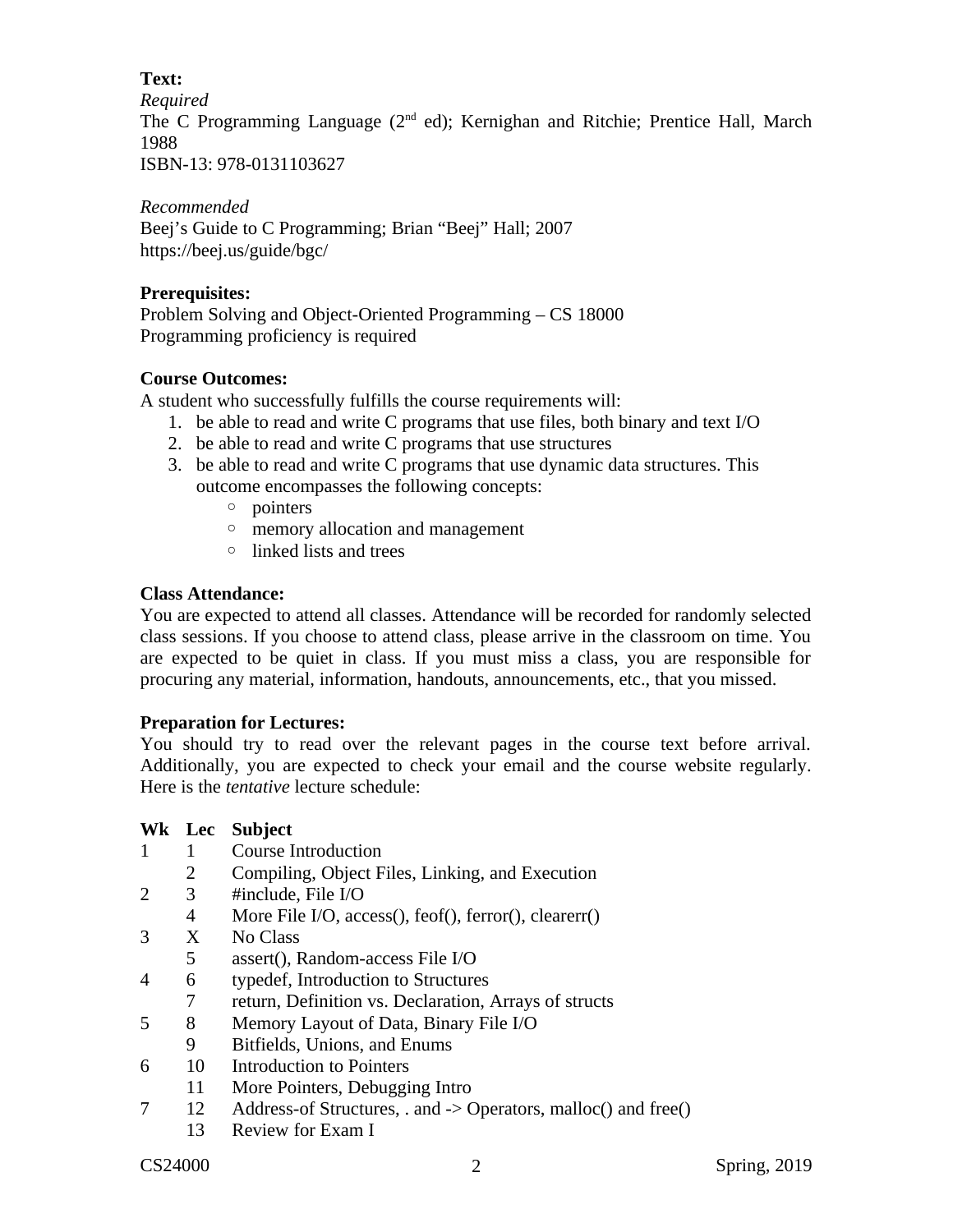- 8 14 Brief calloc(), Linked Lists
	- 15 Doubly-Linked Lists, Pointers to Pointers
- 9 16 Pointer Review, The Many Faces of Zero, Pointers to Functions
- 17 Pointers to Functions, Recursion
- 10 X No Class
	- X No Class
- 11 18 Introduction to Trees
	- 19 Bitwise Operators, Memory Access
- 12 20 Types, Type Qualifiers, Storage Classes Review for Exam II
	- 21 Structure Alignment, C Preprocessor, Casts
- 13 22 void, Callbacks, Efficiency Issues
	- 23 Libraries, Large-scale Development
- 14 24 Random Number Generation, Graphical Programming, Course Review 25 Core Files, Labels and goto
- 15 26 Using Assembly Language in C
- 27 Interfacing with Hardware
- 16 28 TBD
	- 29 Course Review

## **Quizzes:**

There will be a number of unannounced, 10 to 20 minute quizzes in class. A score of zero will be given in case of absence.

## **Homework:**

Homework assignments are assigned usually one per week and are due the following week. These are C programs that are submitted electronically. To ensure success, **compile your code on a Linux system, like data.cs.purdue.edu (even remotely), with GCC** and only GCC. For full credit, your code must follow the code standard established for this course (graded as style points). The course webpage has the code standard and examples.

Other important notes on homework:

- 1. ALL HOMEWORK ASSIGNMENTS ARE DUE AT 9:00 PM on Wednesday of the week it is due (with some occasional exceptions).
- 2. If you feel you have a valid reason for not having your work done on time, then send one of the TAs an email **BEFORE** the assignment is due.
- 3. Don't wait until the last minute. If the computer goes down so does your grade.
- 4. Down time and crashes of the computer network are, in general, NOT valid excuses for late or missed assignments.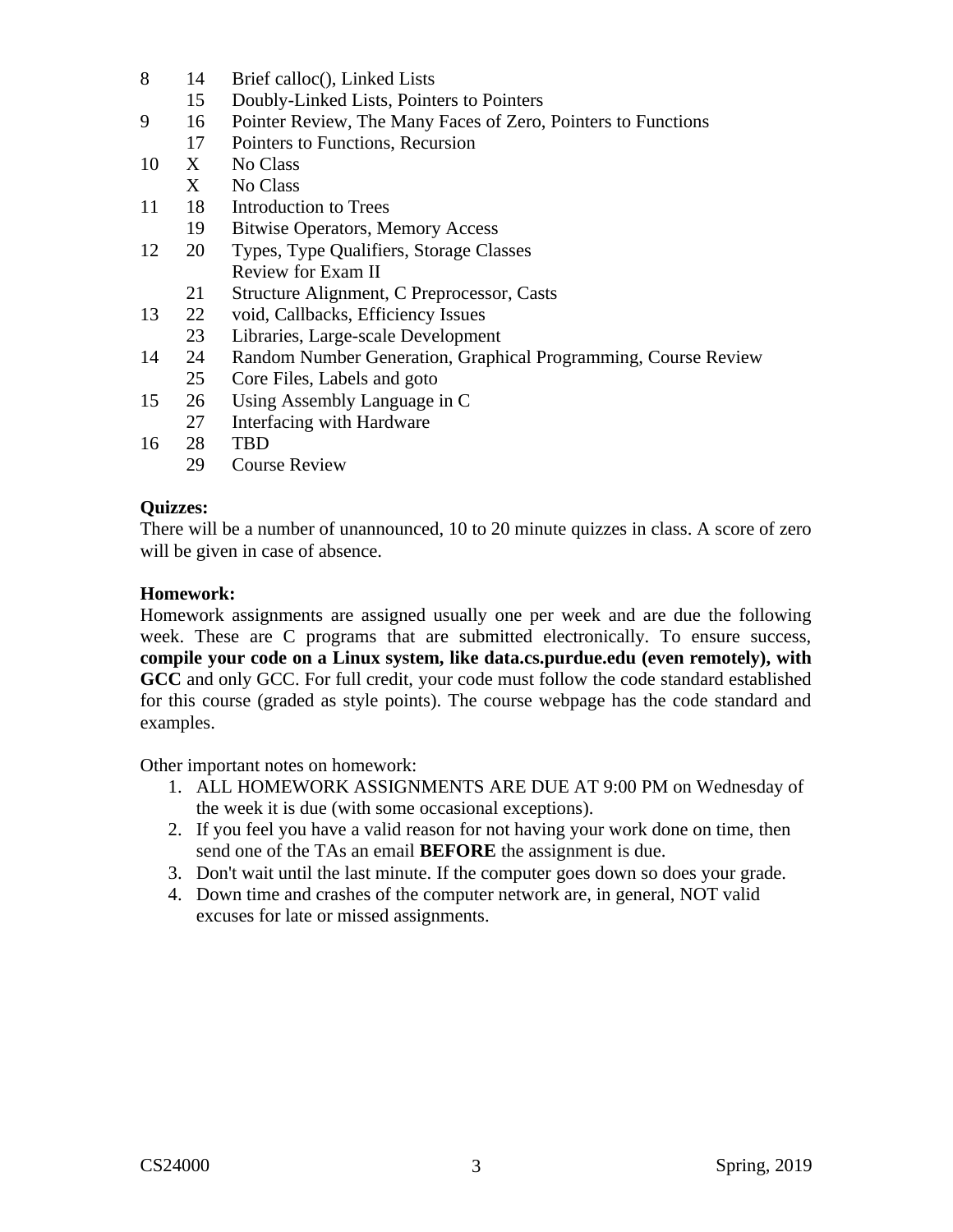#### **Examinations:**

Exams will be closed book and closed notes. You must solve the exam problems yourself, without any help (knowing or unknowing) from any other student. You must not seek any knowledge in advance of the test questions (beyond that given in class) and must report any advance knowledge of the test questions by any student that you are aware of. You must not allow any other student access to your solutions during the exam. If the seating situation makes this difficult, please inform the instructor or TAs.

| Midterm Exam I: Thursday, February 21 | 8:00 <sub>pm</sub> |
|---------------------------------------|--------------------|
| Midterm Exam II: Thursday, April 4    | 8:00 <sub>pm</sub> |
| Final: TBD                            |                    |

#### **Regrades:**

Problems regarding grading of assignments and the exam must be resolved within **one week** after the graded work has been returned to you. It is your responsibility to pick up the graded work on time. Grades will not be modified after the one week period.

#### **Late Submissions:**

A penalty of 5% per quarter hour will be charged to all assignments submitted after 9:00 pm on the day the assignment is due. No assignment will be accepted after 11:59 PM on the due date.

#### **Make-up Examination Policy:**

Make-up exams will be given only in the **most extreme** circumstances and require certification for such circumstances. Eg, a medical doctor's statement certifying that the student is **unable** to attend the scheduled exam. Any travel (including interview trips), load from work or from other classes, failed alarm clocks, or simply not being able to make it to the exam will **not** be grounds for a make-up. If you have any recurring medical problems that may unexpectedly prevent you from making it to class or exams, please obtain a doctor's statement certifying your circumstance.

#### **Academic Integrity:**

As a student at Purdue you are subject to the *Purdue University Student Code of Conduct*, which enjoins you to respect the highest standards of honesty and integrity. All work that you submit in this course must be your own; unauthorized group efforts are considered academic dishonesty. See the online brochure *Academic Integrity: A Guide for Students* for definitions and sanctions. Academic dishonesty is a serious offense which may result in suspension or expulsion from the University. In addition to any other action taken, such as suspension or expulsion, a **grade of F** will normally be recorded on the transcripts of students found responsible for acts of academic dishonesty. Students are encouraged to report academic dishonesty to the instructor directly, or to the Office of the Dean of Students.